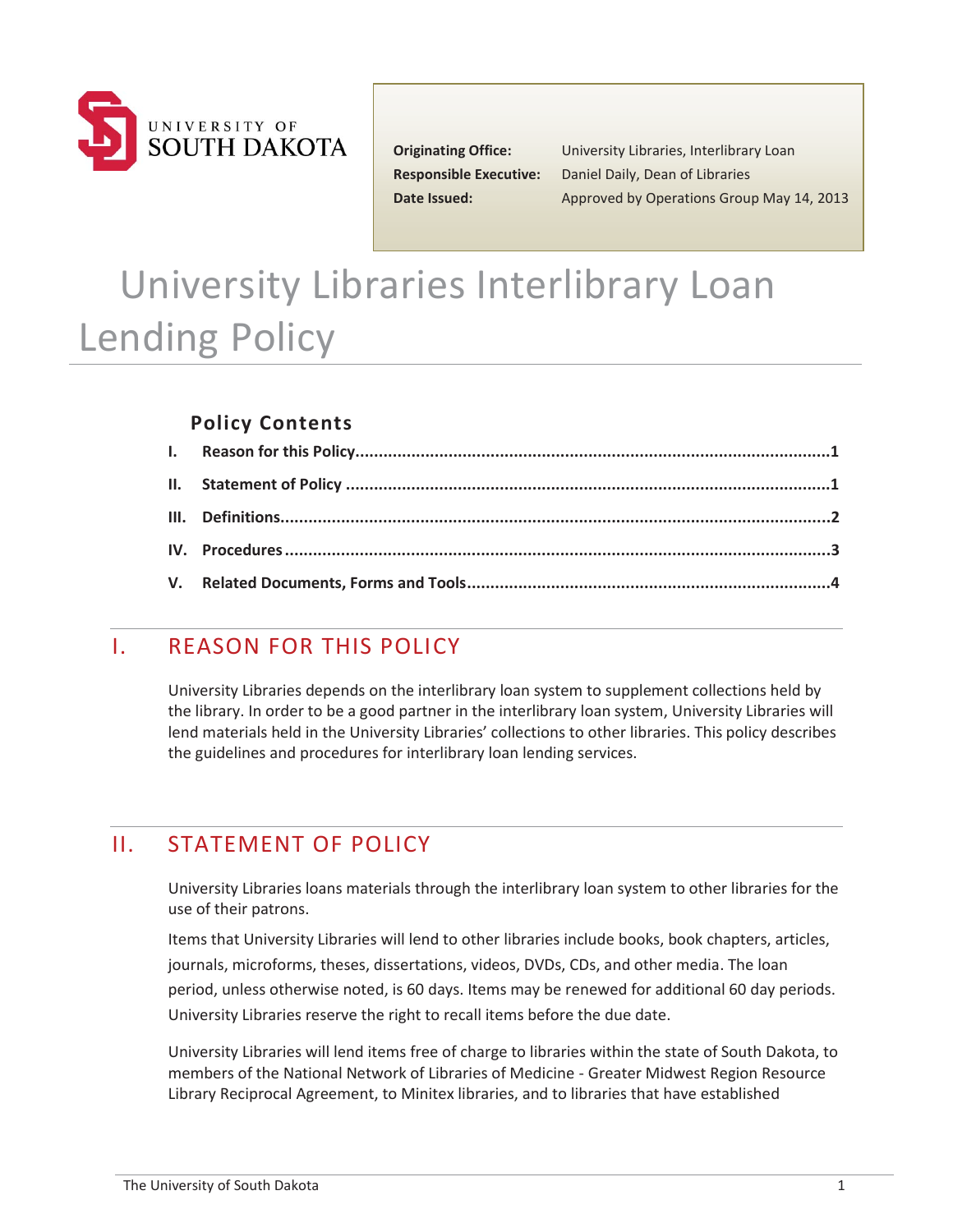reciprocal agreements with University Libraries. University Libraries charges \$10 per item to any library outside of these groups.

University Libraries will consider offers for reciprocal agreements at any time, our reciprocal agreement form can be located below in the related documents section. Please contact the Interlibrary Loan department for further discussion or with any questions or concerns.

University Libraries do not lend physical items to libraries outside of the continental United States.

Audio-visual materials are only lent to libraries that lend audio-visual materials.

The maximum number of pages University Libraries will copy and/or scan for delivery is 100 pages per request.

University Libraries will lend journals older than 5 years for a two week loan period.

University libraries will loan up to four items per request from a set or collection of materials.

those housed in the National Music Museum. University Libraries do not lend: reference works, maps, Hot off the Press items, items on reserve, items in remote storage, and items from Archives and Special Collections, including

Materials from Archives and Special Collections may be scanned and provided in electronic format depending on the amount requested, condition of the material and copyright status of the item. These requests will be reviewed on a case by case basis by archive staff.

The borrowing library is responsible for any charges associated with damaged or lost items. Materials not returned will be billed three months after the due date. The borrowing library is responsible for the cost to repair or replace materials damaged or lost, plus a \$20.00 processing fee. The replacement fee is waived if item is returned in acceptable condition.

University Libraries reserve the right to not lend any given item at the University Libraries discretion.

#### III. DEFINITIONS

Interlibrary Loan Lending: The process of providing University Libraries collection materials for use by other libraries.

Interlibrary Loan Charge: A per item charge to any borrowing library that we do not have an agreement for providing service free of charge.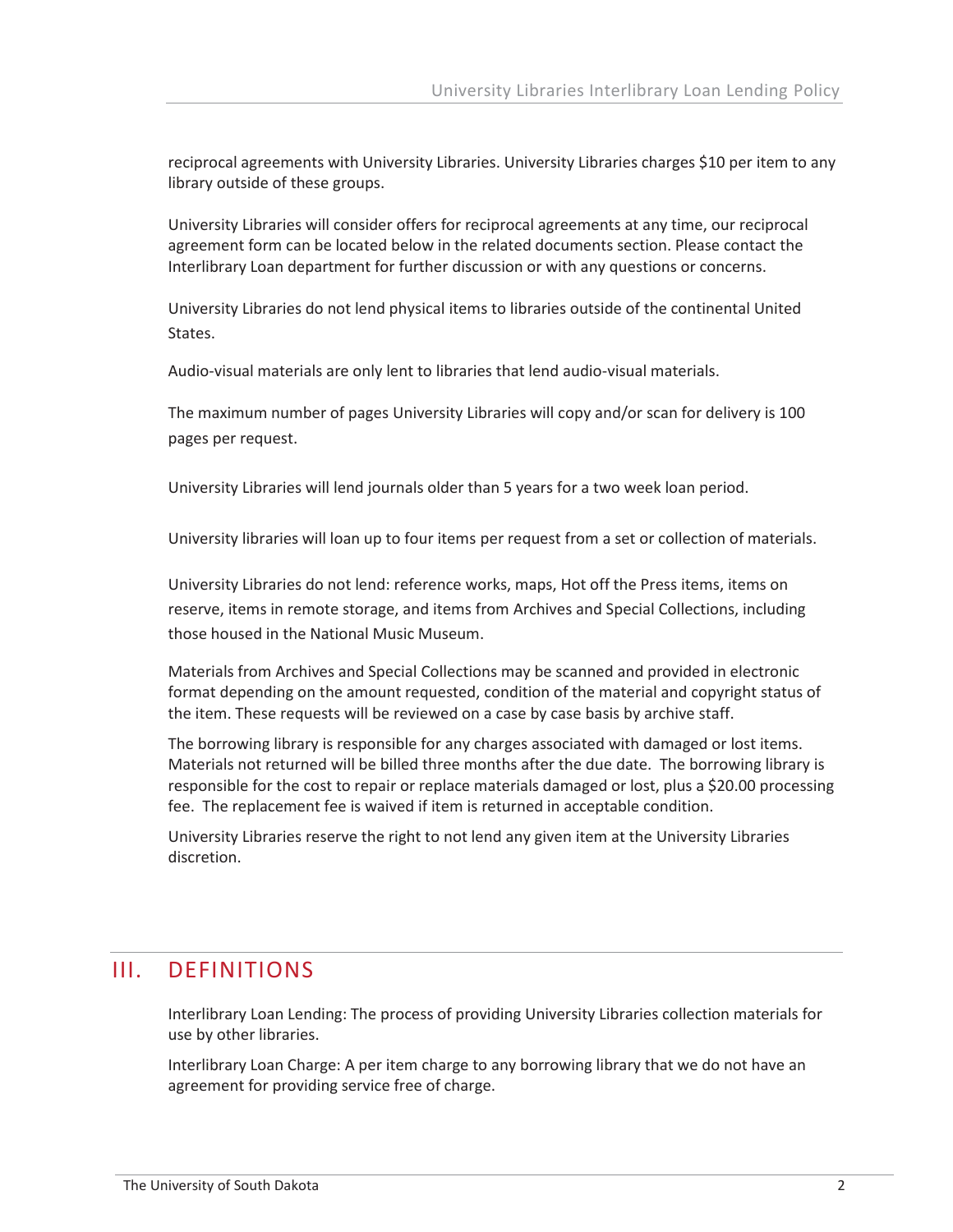Damaged Item Charge: : A charge for an item that is not returned in the same condition as when it was sent from University Libraries (Examples: Water damage, marking on pages, missing or damaged pages).

Lost Item Charge: A charge for a loaned item that is not returned to University Libraries.

Processing Fee: A service charge to borrowing libraries when lost or damaged items are invoiced.

Hot off the Press items: University Libraries rental collection not available for interlibrary loan.

#### IV. PROCEDURES

 University Libraries preferred methods for receiving requests from other libraries are via OCLC, Docline, or Rapid ILL. We also accept requests via ALEPH, ALA request form,, Fax, e-mail or mail.

University Libraries' preferred method of delivery for physical items is via U.S. Mail or Minitex Courier system. The preferred method for delivery of electronic copies is via Odyssey or Article Exchange. E-mail and fax delivery are also available.

Borrowing libraries who do not return items by the specified due date will be sent overdue notices prior to being invoiced.

University Libraries' preferred methods of billing and payment for interlibrary loan charges are IFM or EFTS. Invoices will be issued to libraries not using IFM or EFTS. Cash, check, or credit card payment are also accepted as payment.

A library's failure to resolve charges due will result in the suspension of interlibrary loan privileges from University Libraries.

Borrowing libraries that have issues with any aspect of the interlibrary loan service (for example, questioning charges) should contact the Interlibrary Loan Manager in a timely manner with a written description of the issue as they understand it.

For additional information or any questions please contact:

 I.D Weeks Building, Room 223 Interlibrary Loan - University Libraries University of South Dakota 414 East Clark St. Vermillion, SD 57069 Phone 605-677-6087 Fax 605-677-5488 [ill@usd.edu](mailto:ill@usd.edu)